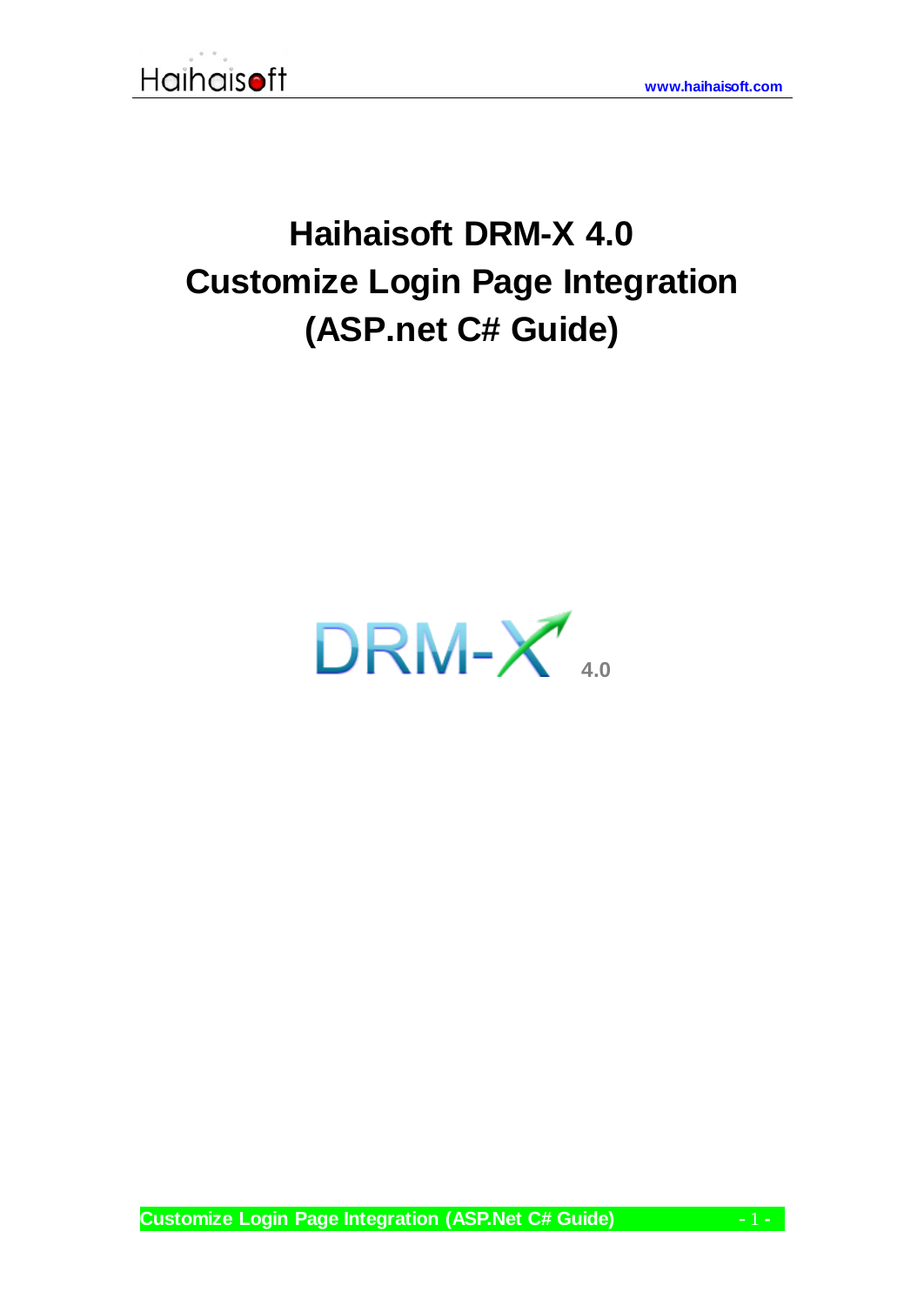

# **Haihaisoft Limited**

<span id="page-1-0"></span>

|  | <b>Table of Contents</b> |
|--|--------------------------|
|  |                          |

| WHAT NECESSARY BEFORE INTEGRATION? 3              |
|---------------------------------------------------|
|                                                   |
|                                                   |
|                                                   |
|                                                   |
|                                                   |
|                                                   |
|                                                   |
| STEP4. SET DRM-X WEBSITE INTEGRATION PARAMETERS11 |
|                                                   |
| STEP6. OPEN YOUR CONTENTS PROTECTED BY DRM-X 15   |
|                                                   |
| EXPERT SUPPORT FROM HAIHAISOFT 16                 |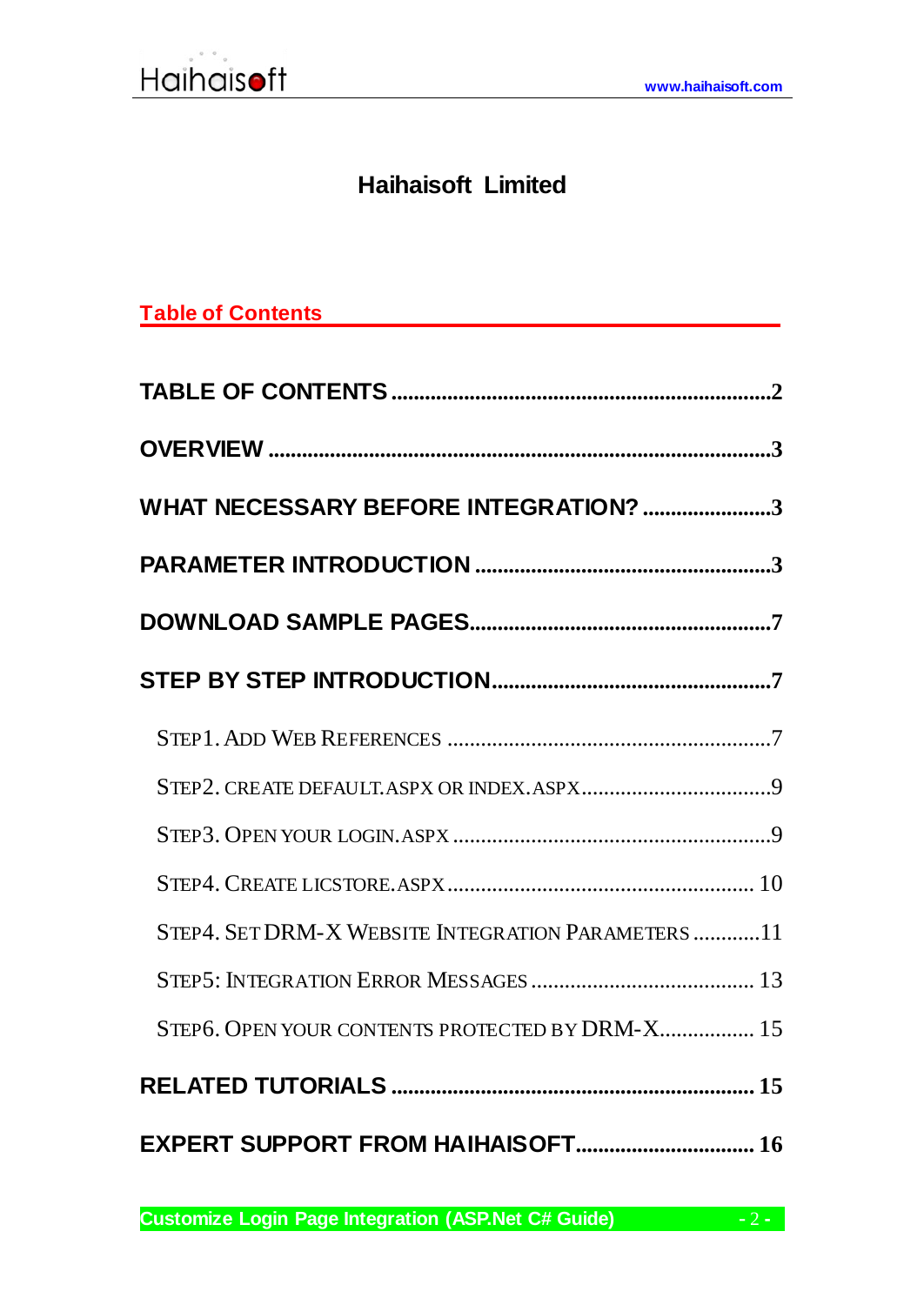### <span id="page-2-0"></span>**Overview**

<span id="page-2-1"></span>After custom login page integration, your users just need to register and login on your own website. It will open your website's DRM window when the user opens your protected content.

For the integration, you need to create a new custom login page or modify your existed login page. It requires some code work. But don't worry, very simple.

All that you need to do is to call the **getLicenseRemoteToTableWithVersion** function. You can get the details about DRM-X 4.0 XML Web Service interface by the link below:

<http://4.drm-x.com/haihaisoftLicenseservice.asmx>

# **What necessary before integration?**

#### **1. DRM-X 4.0 Account**

You need to have a DRM-X 4.0 Premier, Business or Enterprise before you can integrate with your platform. DRM-X 4.0 personal account users can manage its users on [4.drm-x.com](http://4.drm-x.com/) instead.

Click the link below to see the DRM-X Account Comparison. <http://www.drm-x.com/Fees-Compare-4.0.aspx>

#### <span id="page-2-2"></span>**2. User database, login page and register page.**

You should setup a database that can store your users' information if you want to integrate with DRM-X 4.0 platform. You also need to create user custom login page for your users to login.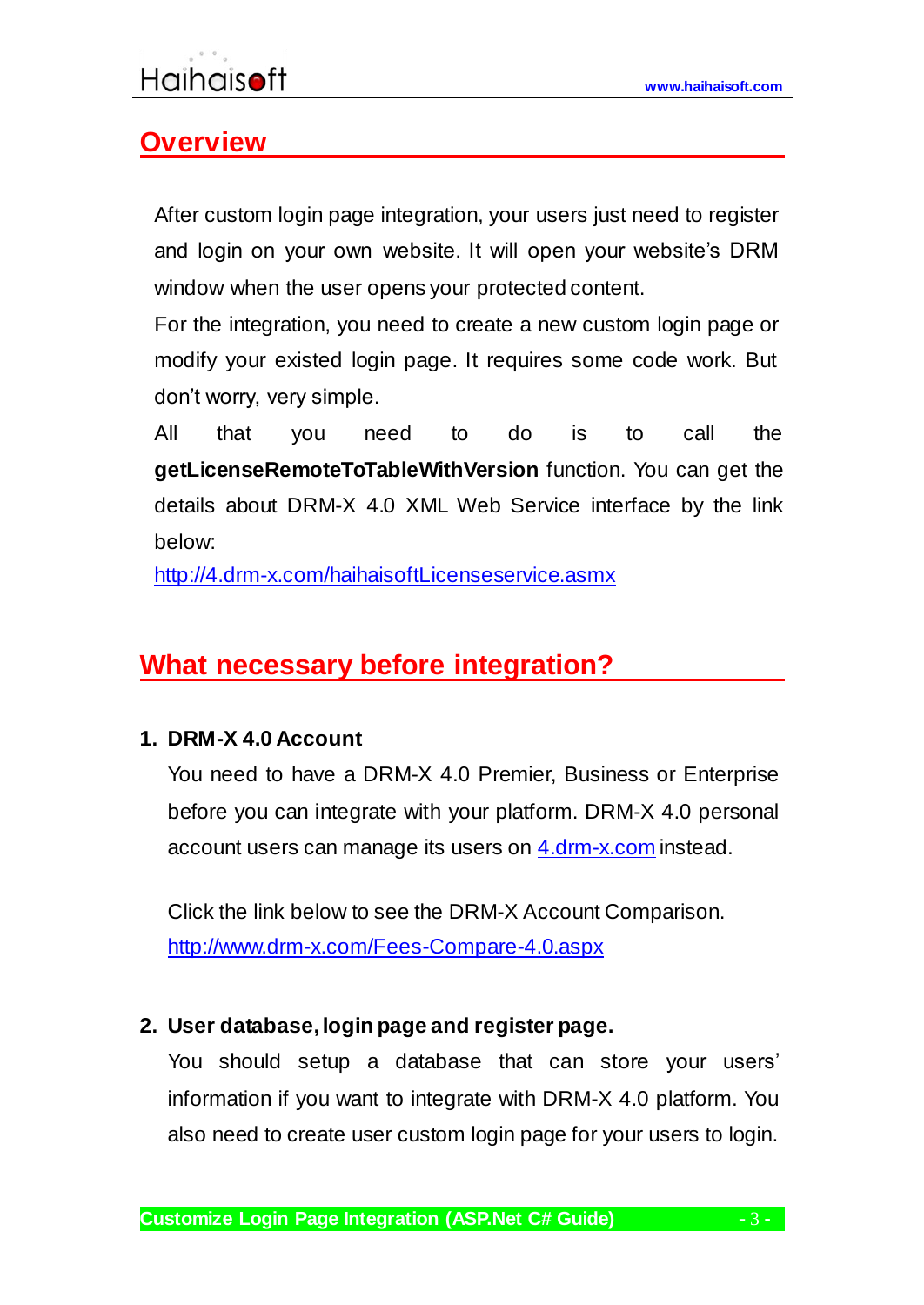### **Parameter Introduction**

The parameter in blue color is required field. You can set the others into 'N/A' (means empty) or enter the correct value.

- **AdminEmail:** your login Email of DRM-X Account.
- **WebServiceAuthStr:** the Web Service Authenticate String for DRM-X web service. The value you set here must be the same with the one on your DRM-X account.

Steps to setup:

- 1. Login your DRM-X account.
- 2. Click the **Account Settings** in the left panel and choose the **Website Integration Preferences**, as shown in the screenshot below:

|    | <b>Account Home</b>     | <b>Account Settings</b>     |                                        |
|----|-------------------------|-----------------------------|----------------------------------------|
|    | <b>User Group</b>       | Account Information         | Preferences                            |
|    | <b>License Profile</b>  | <b>Contact Information</b>  | <b>Payment Preferences</b>             |
|    | <b>Rights</b>           | <b>Change Password</b>      | <b>Currency Preferences</b>            |
|    | <b>Users</b>            | <b>Notification</b>         | <b>Website Integration Preferences</b> |
| ЛĨ | Reports                 | <b>Renew Service</b>        | <b>End User Settings</b>               |
|    | <b>Account Settings</b> | Select another package here | Manage Blacklist                       |
|    | <b>Protect File</b>     |                             | <b>Force Use Latest Xvast Browser</b>  |

3. Select **Custom login page integration** and, enter the **Web Service Authenticate String**. As shown in the screenshot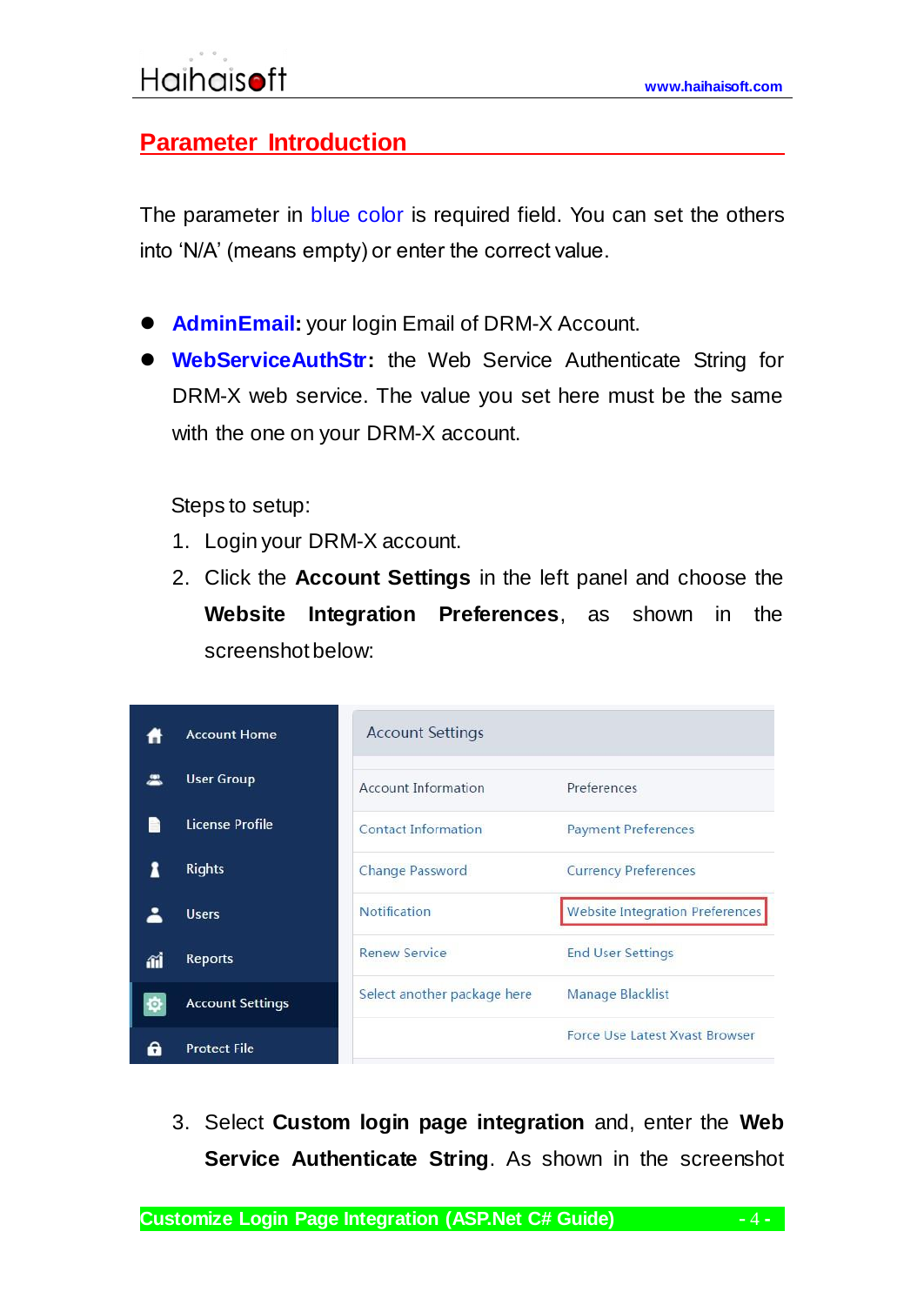

below:

| Profile - Website Integration Preferences                                                   |                                                                                                                                                                                                                                                                                                                                                                                                                                                                                                          |
|---------------------------------------------------------------------------------------------|----------------------------------------------------------------------------------------------------------------------------------------------------------------------------------------------------------------------------------------------------------------------------------------------------------------------------------------------------------------------------------------------------------------------------------------------------------------------------------------------------------|
| <b>Integration Method:</b> Integration Help                                                 |                                                                                                                                                                                                                                                                                                                                                                                                                                                                                                          |
| Synchronize user integration                                                                | Custom login page integration                                                                                                                                                                                                                                                                                                                                                                                                                                                                            |
| code work. (Not Recommend, only for advanced users)<br>string to access DRM-X web service.) | Note: Synchronize user integration is synchronize your website users to DRM-X.com your user. We<br>protect the password with strong encryption. It's secure and easy. (Recommend for most users)<br>Custom login page integration is when user acquiring license, it will pop up your website DRM<br>login window to acquire license. It requires you create a new DRM login page. It requires more<br>Please set a Web Service Authentication String for DRM-X web service (DRM-X need you provide this |
| 123qwe                                                                                      |                                                                                                                                                                                                                                                                                                                                                                                                                                                                                                          |
| when acquiring license)<br>Submit<br>Cancel                                                 | Please enter License URL(Must begin with http:// or https://) (License URL is the url used by pop window                                                                                                                                                                                                                                                                                                                                                                                                 |

4. Click the **Submit** button below and you will get the message shown on the picture below:



 **GroupID:** the ID of your Group created in your DRM-X account. You can find GroupID value in Users Group of DRM-X Account.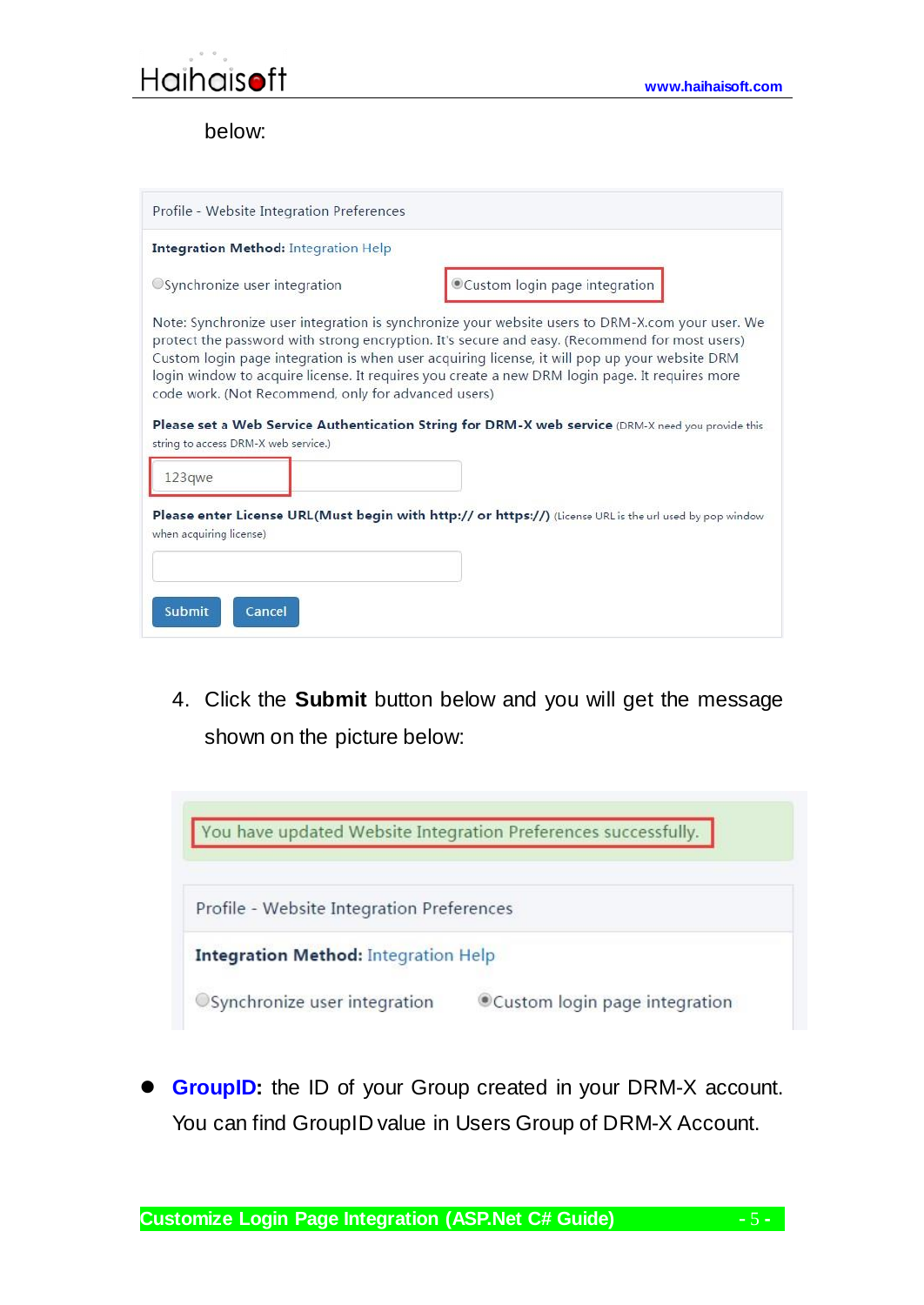# **[www.haihaisoft.com](http://www.haihaisoft.com/) My Groups Account Home User Group** Group ID Group Name **License Profile** 10933 Basic Group(A sample group) 1 **Rights**

Note: in the code you just need to enter one Group ID, and the users signed up on your website will be added into group directly. You can manually change the group they belong to in your DRM-X account if you want.

- **UserLoginName:** the username or unique UserID in your user database.
- **UserFullName**: the Full Name of User. This parameter is option. You can leave this UserFullName parameter to blank, or just set it value to N/A.
- **ProfileID:** the ID of the profile you create on DRM-X. DRM-X provides this parameter.
- **ClientInfo:** the basic client information of your users. DRM-X provides this parameter.
- **RightsID:** the ID of rights that you created in your DRM-X Accounts. DRM-X provides this parameter.
- **IP:** address of your user which acquire license. You can provide this Parameter, or input N/A.
- **Platform:** the operating system of end user, DRM-X will return value: Windows 2000, Windows Server 2003, Windows XP, Windows Vista, Windows 7, Windows 8, Windows 10 or Mac.
- **ContentType:** the type of protected content, DRM-X 4.0 will return Audio/Video or PDF.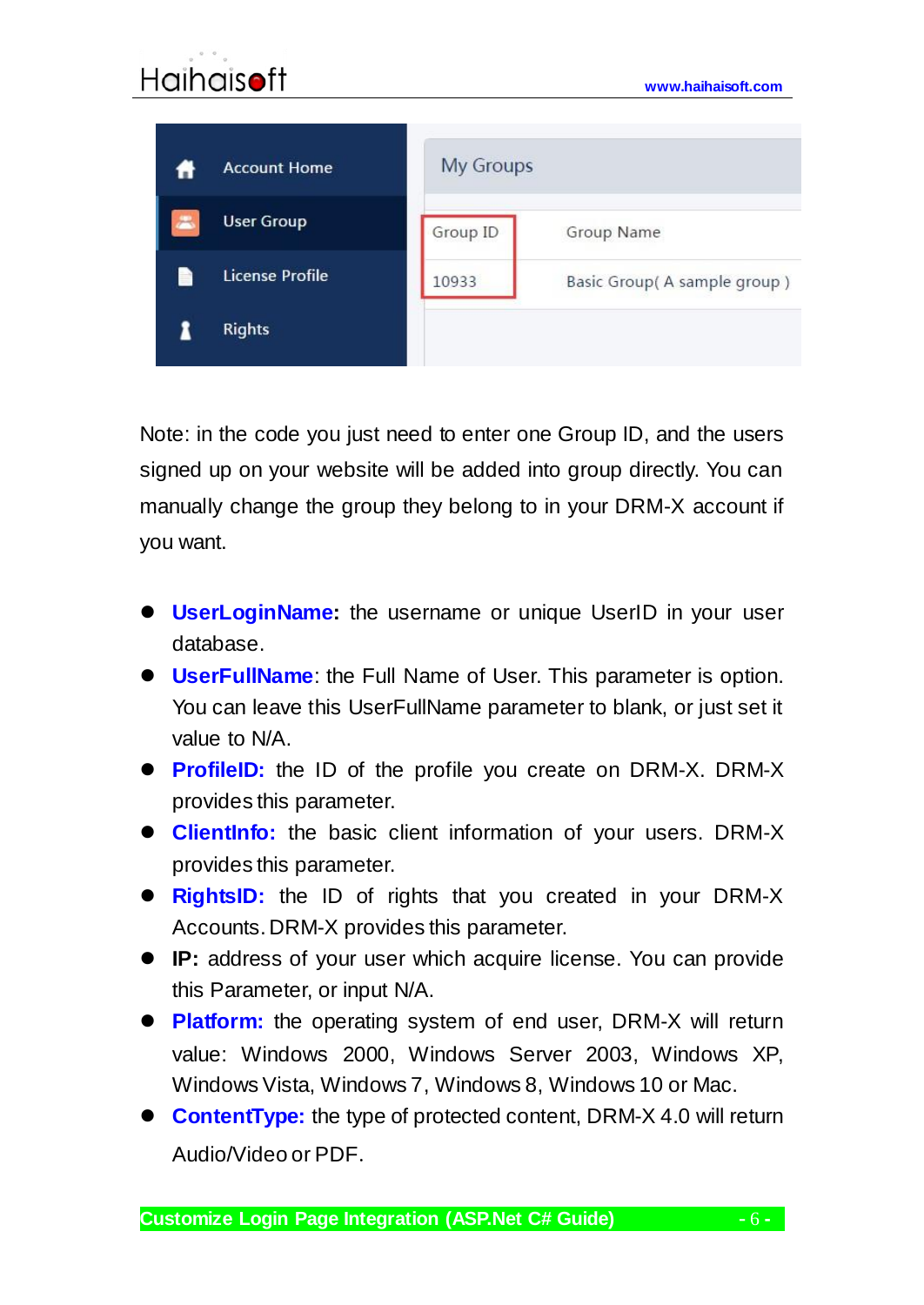- **yourproductid:** the ProductID in your system, please set it in License Profile.
- **Version:** Xvast browser version, DRM-X 4.0 provides this parameter.

### <span id="page-6-0"></span>**Download Sample Pages**

You can download the sample pages by clicking the link below: **[https://www.drm-x.com/download/DRM-X\\_4.0\\_Integration/DRM-X](https://www.drm-x.com/download/DRM-X_4.0_Integration/DRM-X_4.0_Custom_Login_Page_Integration_C.zip) [\\_4.0\\_Custom\\_Login\\_Page\\_Integration\\_C.zip](https://www.drm-x.com/download/DRM-X_4.0_Integration/DRM-X_4.0_Custom_Login_Page_Integration_C.zip)**

# <span id="page-6-1"></span>**Step by Step Introduction**

#### <span id="page-6-2"></span>**Step1. Add Web References**

In Visual Studio.net, please Add Web References in Solution Explorer. Steps to setup:

1. Right click on the **Solution** and choose the **Add Web References** in the dropdown list, shown as the screenshot below:



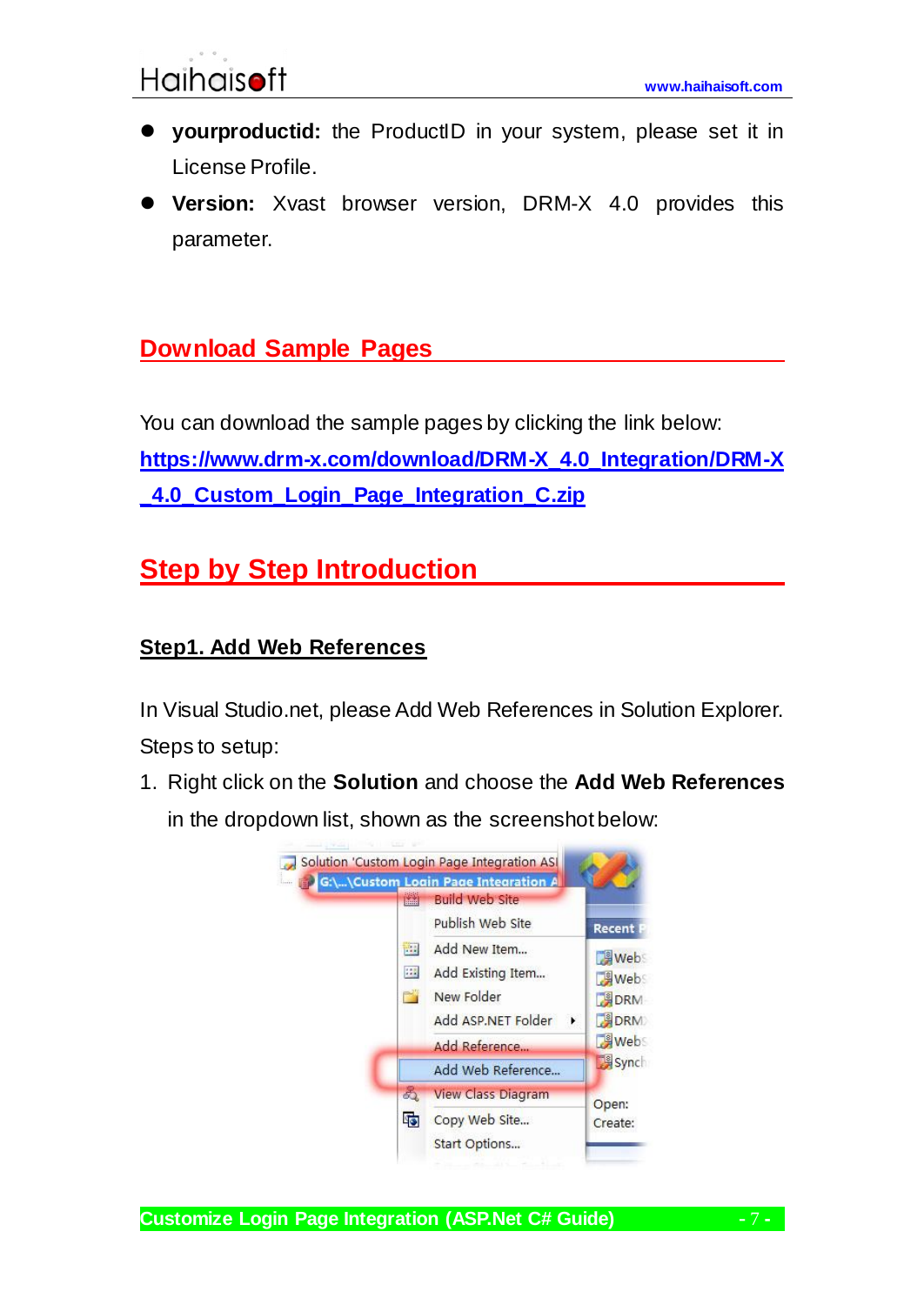2. Input the URL of DRM-X XML Web Service:

<http://4.drm-x.com/haihaisoftlicenseservice.asmx> and click the **Go** 

#### button at right. As shown below:



3. Rename the Web reference into **drm** and click the **Add** 

**References** button on the right.

| Add Web Reference<br>Navigate to a web service URL and click Add Reference to add all the available services.   | P<br>x                                              |
|-----------------------------------------------------------------------------------------------------------------|-----------------------------------------------------|
| 日日台<br><b>G</b> Back <b>D</b><br>http://4.drm-x.com/haihaisoftlicenseservice.asmx<br>URL:<br>▼<br>$\Box$ Go     |                                                     |
| ▲<br>HaihaisoftLicenseService                                                                                   | Web services found at this URL:<br>1 Service Found: |
| The following operations are supported. For a formal definition, please review<br>Ξ<br>the Service Description. | - haihaisoftlicenseservice                          |
| • AddLicenseProfile<br>• AddLicenseProfileToGroup                                                               |                                                     |
| · AddNewAdmin<br>• AddNewUser                                                                                   | Web reference name:                                 |
| • AddRight<br>• AddRightToLicenseProfile                                                                        | com.drm-x.4                                         |
| · AddUserGroup                                                                                                  | <b>Add Reference</b>                                |

4. Added successfully

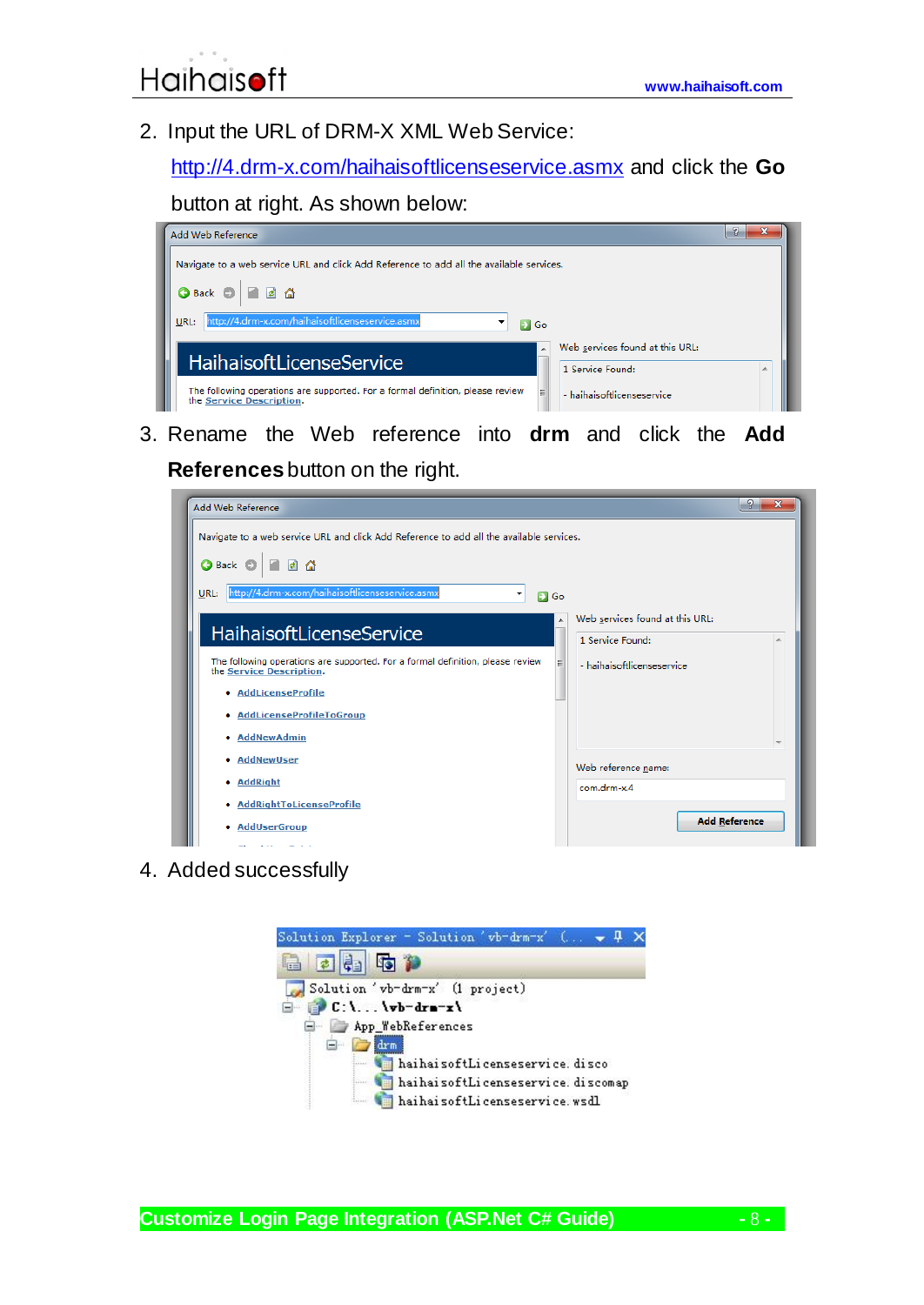#### <span id="page-8-0"></span>**Step2. create default.aspx or index.aspx**

As usual, we use this page for storing the value of Profileid, clientinfo, Platform and ContentType which are passed from DRM-X when user open the protected files. In this tutorial, we use session to do the job. You can also use cookie instead. Below is the sample code:

```
public partial class _Default : System.Web.UI.Page
{
     protected void Page_Load(object sender, EventArgs e)
     {
          Session["profileid"] = Request.Form["ProfileID"].ToString();
          Session["clientinfo"] = Request.Form["clientinfo"].ToString();
          Session["Platform "] = Request.Form["platform"].ToString();
          Session["ContentType "] = Request.Form["contenttype"].ToString();
          Session["Return_url"] = Request.Form["return_url"].ToString();
          Response.Redirect("login.aspx");
```

```
}
```
}

#### <span id="page-8-1"></span>**Step3. Open your login.aspx**

```
Sample code:
```

```
 protected void Login2_Authenticate1(object sender, AuthenticateEventArgs e)
     {
         if (Login2.UserName == "testuser" & Login2.Password == "test")
         {
              //'Here is the sample code. In your code, you should read the username and 
password from your database. 
              //'Authenticate Successfully! 
              Response.Redirect("Licstore.aspx");
         }
         else
         {
              Response.Write("Password or Username is incorrect!");
         }
       }
```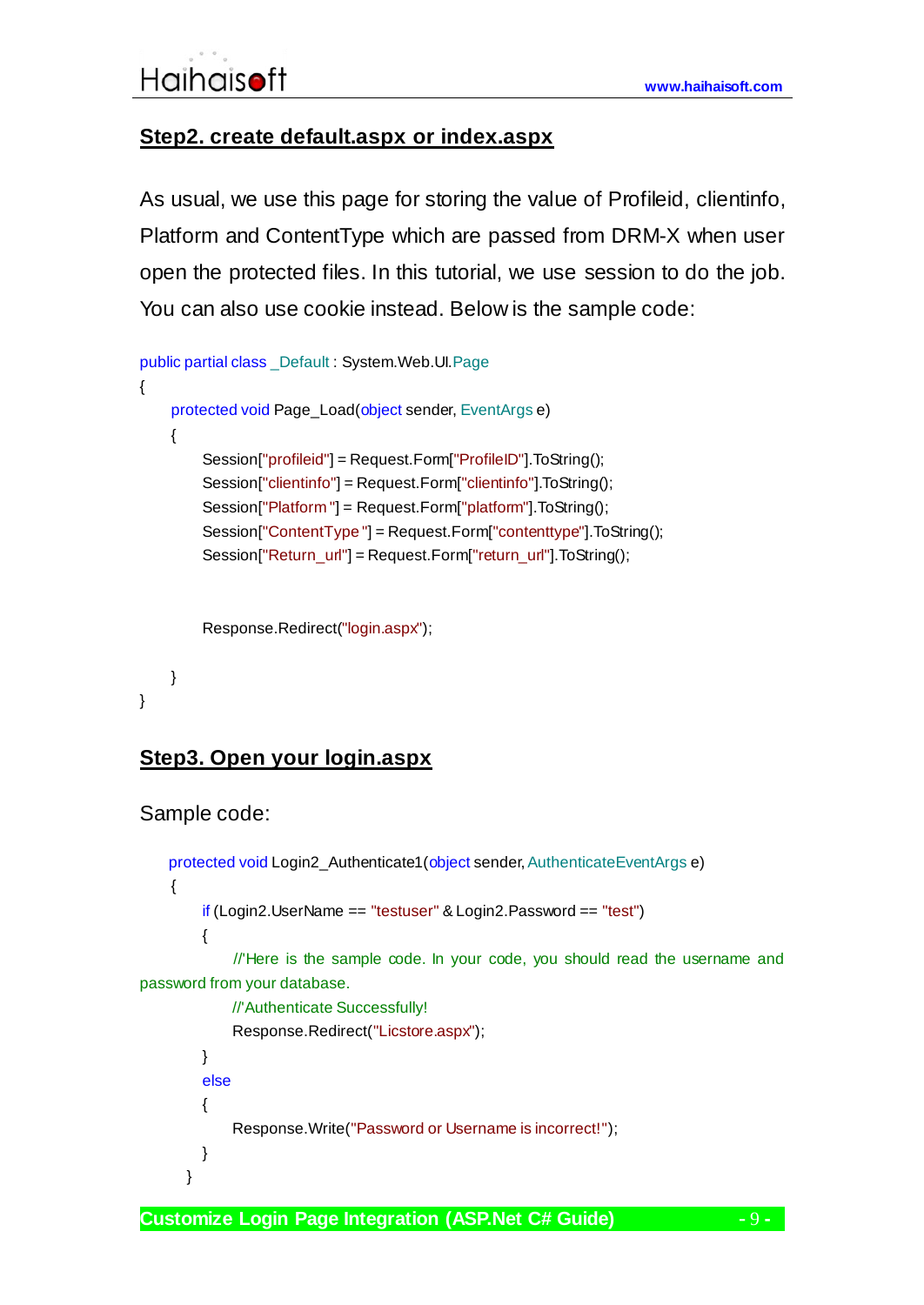#### <span id="page-9-0"></span>**Step4. Create licstore.aspx**

First, you should add the path or url of the encrypted file into the lable

```
'title' in 'LicStore.aspx'.
<%@ Page Language="C#" AutoEventWireup="true" CodeFile="LicStore.aspx.cs"
Inherits="LicStore" %>
\frac{\text{th}}{\text{m} \cdot \text{m} \cdot \text{m} \cdot \text{m} \cdot \text{m} \cdot \text{m} \cdot \text{m} \cdot \text{m}} / www.w3.org/1999/xhtml" >
\langlehead runat="server">
      \langle \text{title} \rangle \langle \text{W}=Session["Return_url"] \frac{1}{2} \langle \text{title} \rangle\langle/head\rangle\langle \text{hody} \rangle<%=License%>
       <form id="form1" runat="server">
             \langlediv\rangle <asp:Label runat="server" ID="txtMessage"></asp:Label>
             \langle \text{asp:Label IP} \rangle \langle \text{label} \rangle\langle/div>
      \langle/form\rangle\langle/body>
\langle/html\rangle
```
In licstore.aspx.cs, call the **[getLicenseRemoteToTableWithVersion](http://4.drm-x.com/haihaisoftlicenseservice.asmx?op=getLicenseRemoteToTableWithVersion)** function. And then add the code below on the page:

```
protected void Page_Load(object sender, EventArgs e)
         {
              string AdminEmail = "julia.sui@haihaisoft.com";
              //'AdminEmail is your login Email of DRM-X Account.
             string WebServiceAuthStr = "123456";
              //'WebServiceAuthStr is the Web Service Authenticate String for DRM-X web 
service. 
             string ProfileID = (string)(Session["ProfileID"]);
              //'DRM-X Provides the value.
```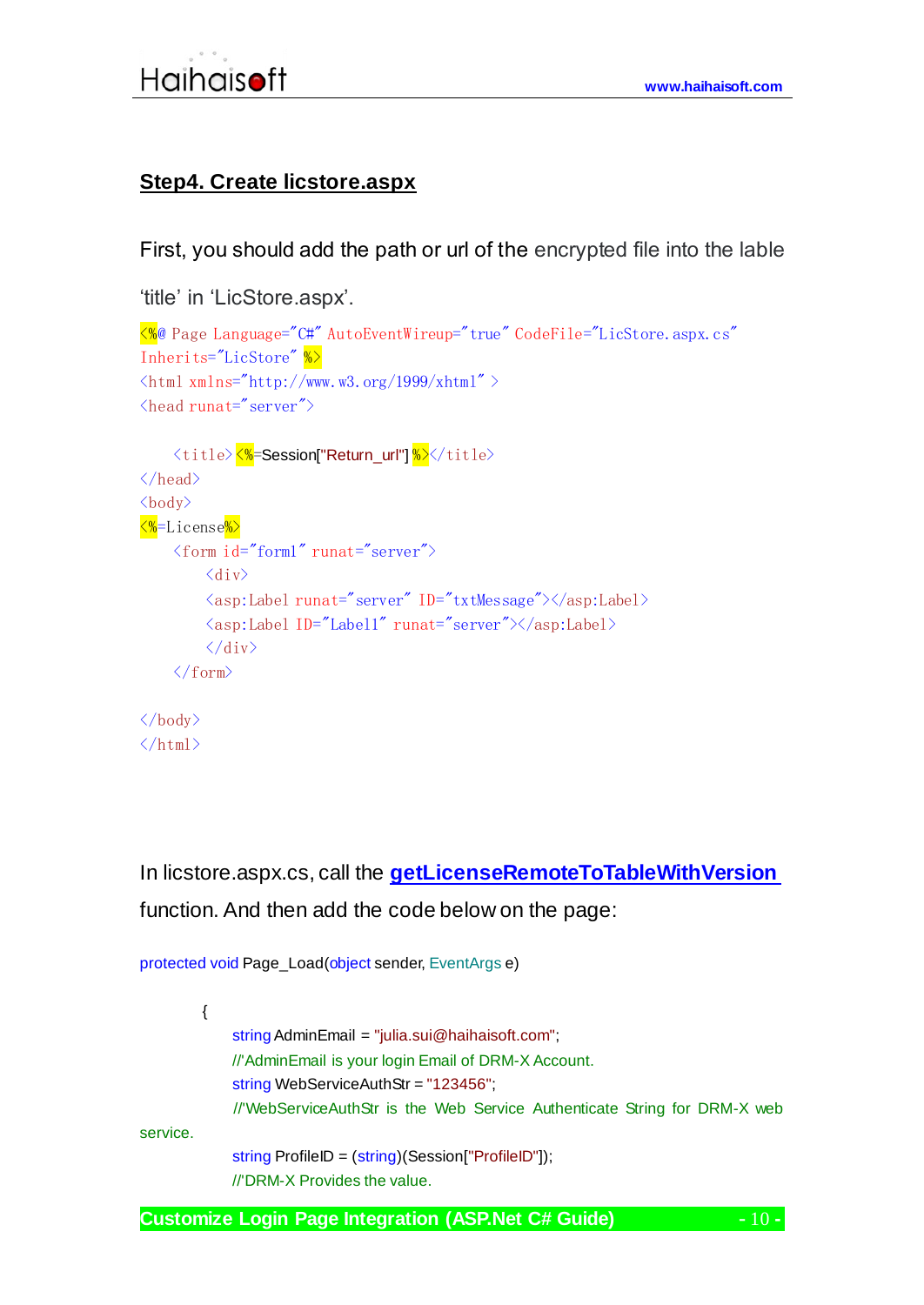# **[www.haihaisoft.com](http://www.haihaisoft.com/)**

string clientinfo = (string)(Session["clientinfo"]);

//'DRM-X Provides the value.

string rightsID = "280";

//'DRM-X Provides the value.

string UserLoginName = "testuser";

//'UserLoginName is the username or unique UserID in your user database.

string UserFullName = "test";

 //'UserFullName is the Full Name of User. This parameter is option. You can leave this UserFullName parameter to blank, or just set it value to N/A.

string GroupID = "110673";

 //'GroupID is the ID of your Group that you created in your DRM-X Accounts. Your can find GroupID value in Users Group of DRM-X.

string Message = "";

 //'Message is the license information, like license rights information returned from DRM-X web service.

string  $IP = "$ ";

string Platform = (string)(Session["Platform"]);

//'DRM-X Provides the value.

string ContentType = (string)(Session["ContentType"]);

//'DRM-X Provides the value.

string Version = (string)(Session["version"]);

drm.HaihaisoftLicenseService DRMService = new drm.HaihaisoftLicenseService();

 License = DRMService. getLicenseRemoteToTable (AdminEmail, WebServiceAuthStr, ProfileID, clientinfo, rightsID, UserLoginName, UserFullName, GroupID, ref Message, IP,

Platform, ContentType, Version );

```
 txtMessage.Text = Message;
Label1.Text = License;
 }
```
In licstore.aspx:

You should add  $\frac{8}{6}$  =license  $\frac{9}{6}$  into the <br/> <br/>body>. And you must add  $\langle\%$  = Session["Return\_url"]  $\%$  into the <title> tag.

#### <span id="page-10-0"></span>**Step4. Set DRM-X Website Integration Parameters**

So it will pop up the default.aspx when your users play your protected files. You can customize the page whatever you need.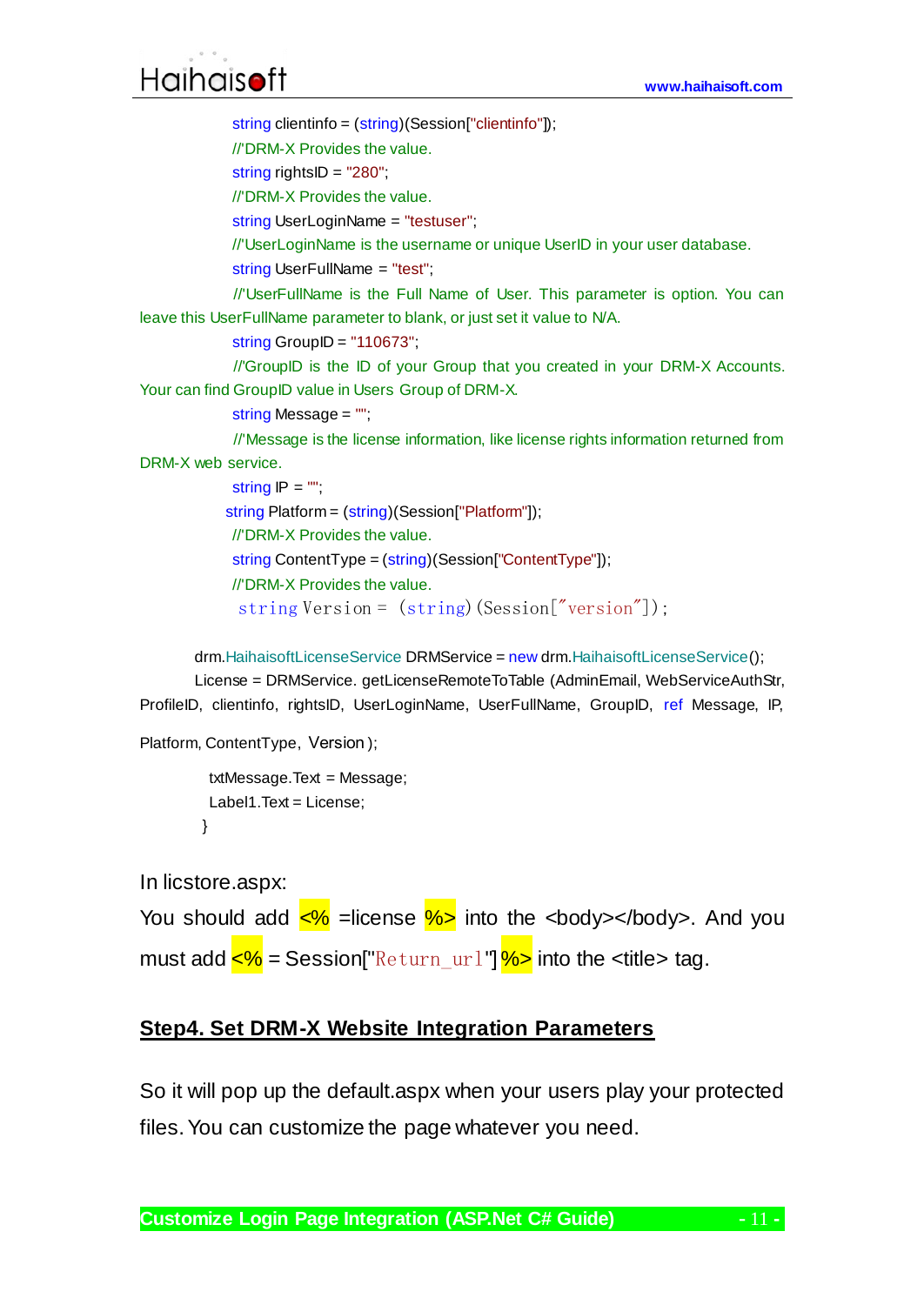Steps to setup:

- 1. Login your **DRM-X account**.
- 2. Click the **Account Settings** in the left panel and choose the **Website Integration Preferences**, as shown in the screenshot below:

|     | <b>Account Home</b>     | <b>Account Settings</b>     |                                        |
|-----|-------------------------|-----------------------------|----------------------------------------|
|     | <b>User Group</b>       | Account Information         | Preferences                            |
|     | License Profile         | Contact Information         | <b>Payment Preferences</b>             |
|     | <b>Rights</b>           | <b>Change Password</b>      | <b>Currency Preferences</b>            |
|     | <b>Users</b>            | <b>Notification</b>         | <b>Website Integration Preferences</b> |
| МÎ  | Reports                 | <b>Renew Service</b>        | <b>End User Settings</b>               |
| .о. | <b>Account Settings</b> | Select another package here | Manage Blacklist                       |
|     | <b>Protect File</b>     |                             | <b>Force Use Latest Xvast Browser</b>  |

3. Select **Custom login page integration** and, enter the URL of your customized page. As shown in the screenshot below:

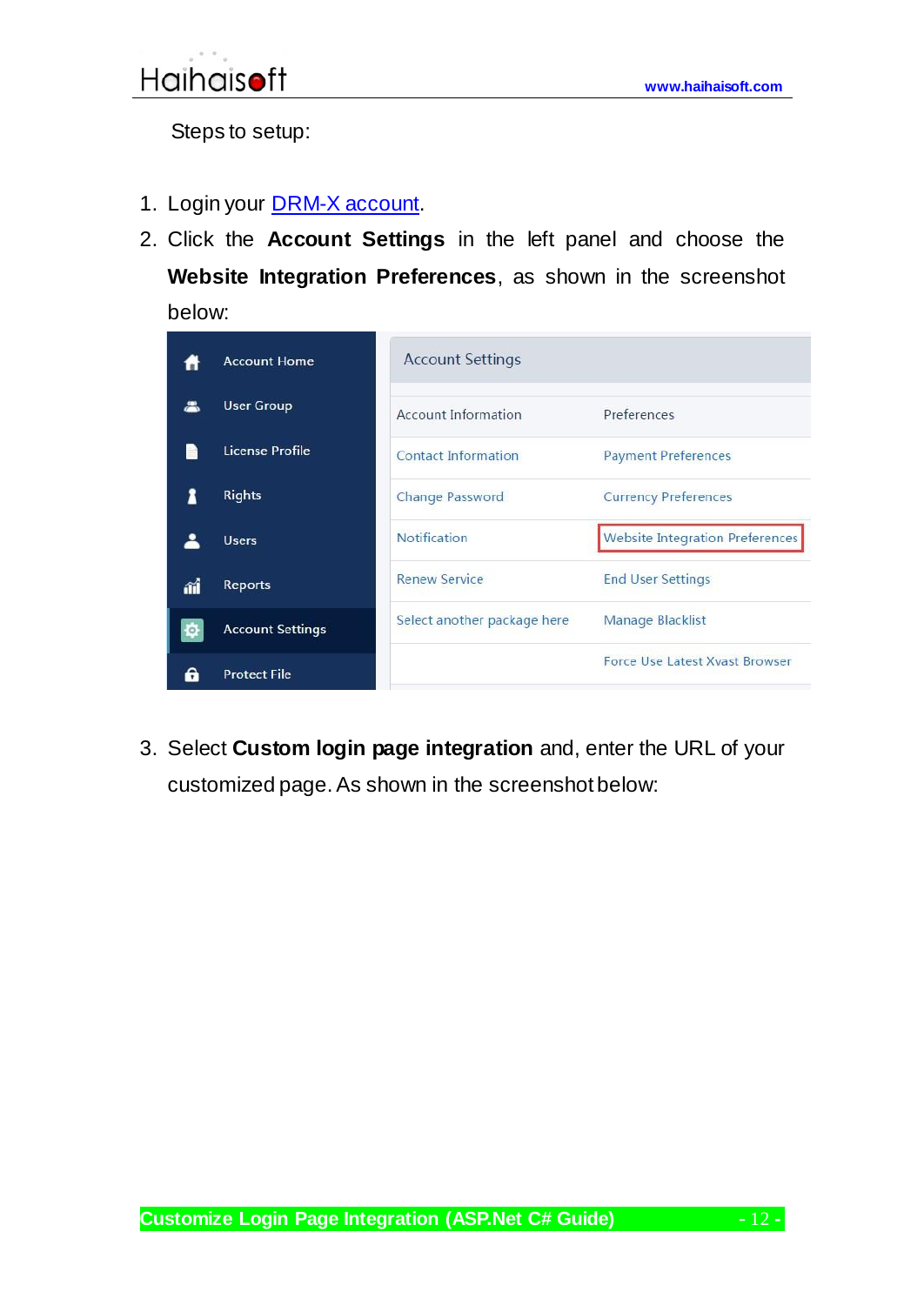# **[www.haihaisoft.com](http://www.haihaisoft.com/)**

| Profile - Website Integration Preferences                                           |                                                                                                                                                                                                                                                                                                                                                                                                                                                                                                                     |
|-------------------------------------------------------------------------------------|---------------------------------------------------------------------------------------------------------------------------------------------------------------------------------------------------------------------------------------------------------------------------------------------------------------------------------------------------------------------------------------------------------------------------------------------------------------------------------------------------------------------|
| <b>Integration Method: Integration Help</b>                                         |                                                                                                                                                                                                                                                                                                                                                                                                                                                                                                                     |
| OSynchronize user integration                                                       | Custom login page integration                                                                                                                                                                                                                                                                                                                                                                                                                                                                                       |
| (Recommend for most users)<br>you provide this string to access DRM-X web service.) | Note: Synchronize user integration is synchronize your website users to DRM-X.com<br>your user. We protect the password with strong encryption. It's secure and easy.<br>Custom login page integration is when user acquiring license, it will pop up your<br>website DRM login window to acquire license. It requires you create a new DRM login<br>page. It requires more code work. (Not Recommend, only for advanced users)<br>Please set a Web Service Authentication String for DRM-X web service (DRM-X need |
| 123456                                                                              |                                                                                                                                                                                                                                                                                                                                                                                                                                                                                                                     |
| by pop window when acquiring license)                                               | Please enter License URL(Must begin with http:// or https://) (License URL is the url used                                                                                                                                                                                                                                                                                                                                                                                                                          |
| http://192.168.1.137/integration_4/index.php                                        |                                                                                                                                                                                                                                                                                                                                                                                                                                                                                                                     |
| <b>Submit</b><br>Cancel                                                             |                                                                                                                                                                                                                                                                                                                                                                                                                                                                                                                     |

4. Click the **Submit** button below and you will get the message shown on the picture below:



#### <span id="page-12-0"></span>**Step5: Integration Error Messages**

When you integrate DRM-X 3.0 with your website, it may return some error messages. You should write code check the returned error messages and displays the error messages properly to end users. It will help you and your users identify the error easily. For example:

**Customize Login Page Integration (ASP.Net C# Guide) -** 13 **-**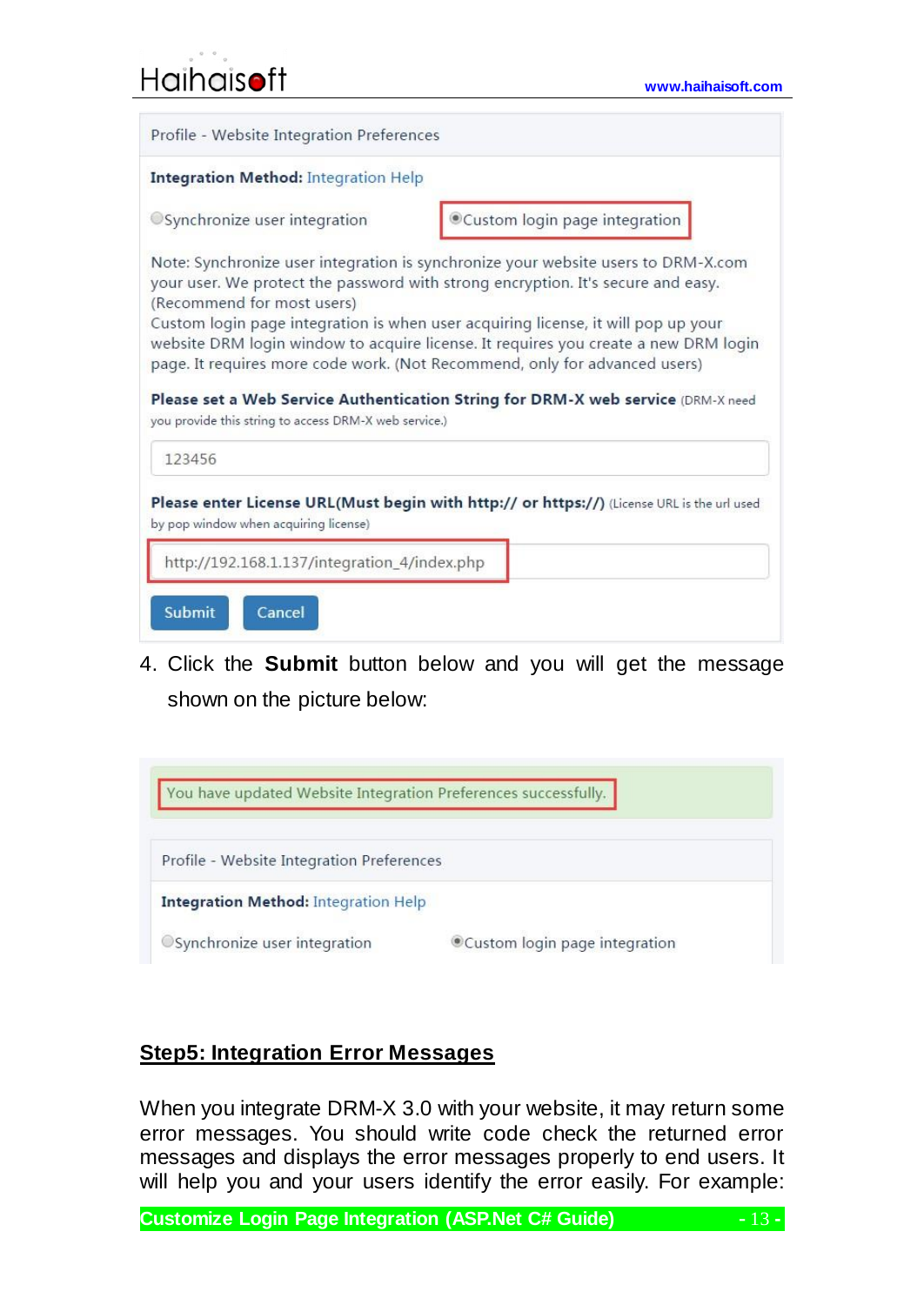#### Exceed Bind Number, License Profile doesn't exists, User Group doesn't exists, License Rights doesn't exists and Rights Expired.

- 1. Content Provider has insufficient funds in DRM-X 3.0 platform. Message  $=$  "Your remain fund is not enough to pay monthly fee. Please add fund to your DRM-X account. For more information, please visit: http://www.drm-x.com" License Return "ERROR:ADMIN\_NO\_MONEY"
- 2. The Rights have expired, the expiration date is less than the current date. Message = "ERROR:RIGHTS EXPIRED" License Return "No License"
- 3. The Rights have not begin, the begin date is greater than the current date. Message = "ERROR:RIGHTS EXPIRED" License Return "No License"
- 4. Exceeded hardware combined number Message = "Sorry, you can only acquire license in "  $&$  AllowBindNum  $&$  " computers. Please contact your content owner for details." License Return "ERROR:EXCEED\_BIND"
- 5. Common Returned Message

 $Message = "Webmaster doesn't have the User Group or you don't have permission to access$ this User Group. Please contact your webmaster for details."

Content provider doesn't have this user group, or you don't have permission to access to this User Group.

Message = "Webmaster doesn't have this Rights or you don't have permission to acquire this rights. Please contact your webmaster for details."

Content owner doesn't have this License Rights, or you don't have permission to acquire this Rights.

Message = "Webmaster hasn't encrypt this file or you don't have permission to acquire license. Please contact your webmaster for details."

Content owner hasn't encrypted this file (The License Profile does not exist ), or you don't have permission to acquire this License Profile.

If Message return these information, License will return ""。

6. Integration Login Error. Error message returned when you invoke DRM-X 3.0 Web Service. Message Return ""

License Return "Your XML web service login info is not correct. Please check your AdminEmail and WebServiceAuthStr settings."

Integration Parameter AdminEmail and WebServiceAuthStr settings are wrong.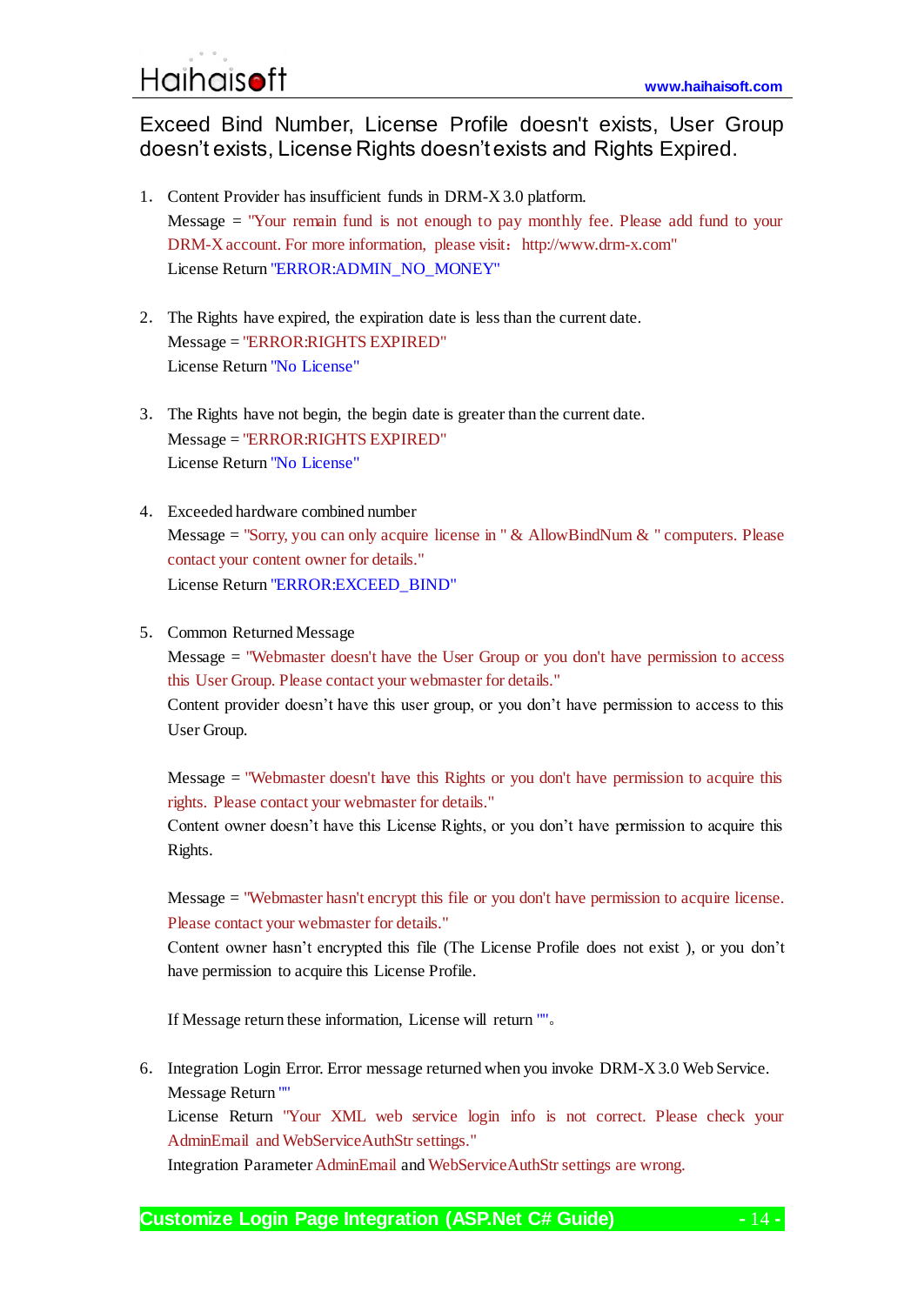#### <span id="page-14-0"></span>**Step6. Open your contents protected by DRM-X**

Congratulations! The integration has been done. When the users open your encrypted content, it will pop up the custom login page.

# <span id="page-14-1"></span>**Related Tutorials**

- [DRM-X 4.0 Synchronize User Integration \(ASP.net C# Guide\)](https://www.drm-x.com/download/DRM-X_4.0_Integration/DRM-X_4.0_Synchronize_User_Integration_C.pdf)
- **[DRM-X 4.0 Synchronize User Integration \(PHP Guide\)](https://www.drm-x.com/download/DRM-X_4.0_Integration/DRM-X_4.0_Synchronize_User_Integration_PHP.pdf)**
- [DRM-X 4.0 Customize Login Page Integration \(PHP Guide\)](https://www.drm-x.com/download/DRM-X_4.0_Integration/DRM-X_4.0_Custom_Login_Page_Integration_PHP.pdf)
- [DRM-X 4.0 Synchronize User Integration \(ASP.net VB Guide\)](https://www.drm-x.com/download/DRM-X_4.0_Integration/DRM-X_4.0_Synchronize_User_Integration_VB.pdf)
- DRM-X [4.0 Customize Login Page Integration \(ASP.net VB Guide\)](https://www.drm-x.com/download/DRM-X_4.0_Integration/DRM-X_4.0_Custom_Login_Page_Integration_VB.pdf)